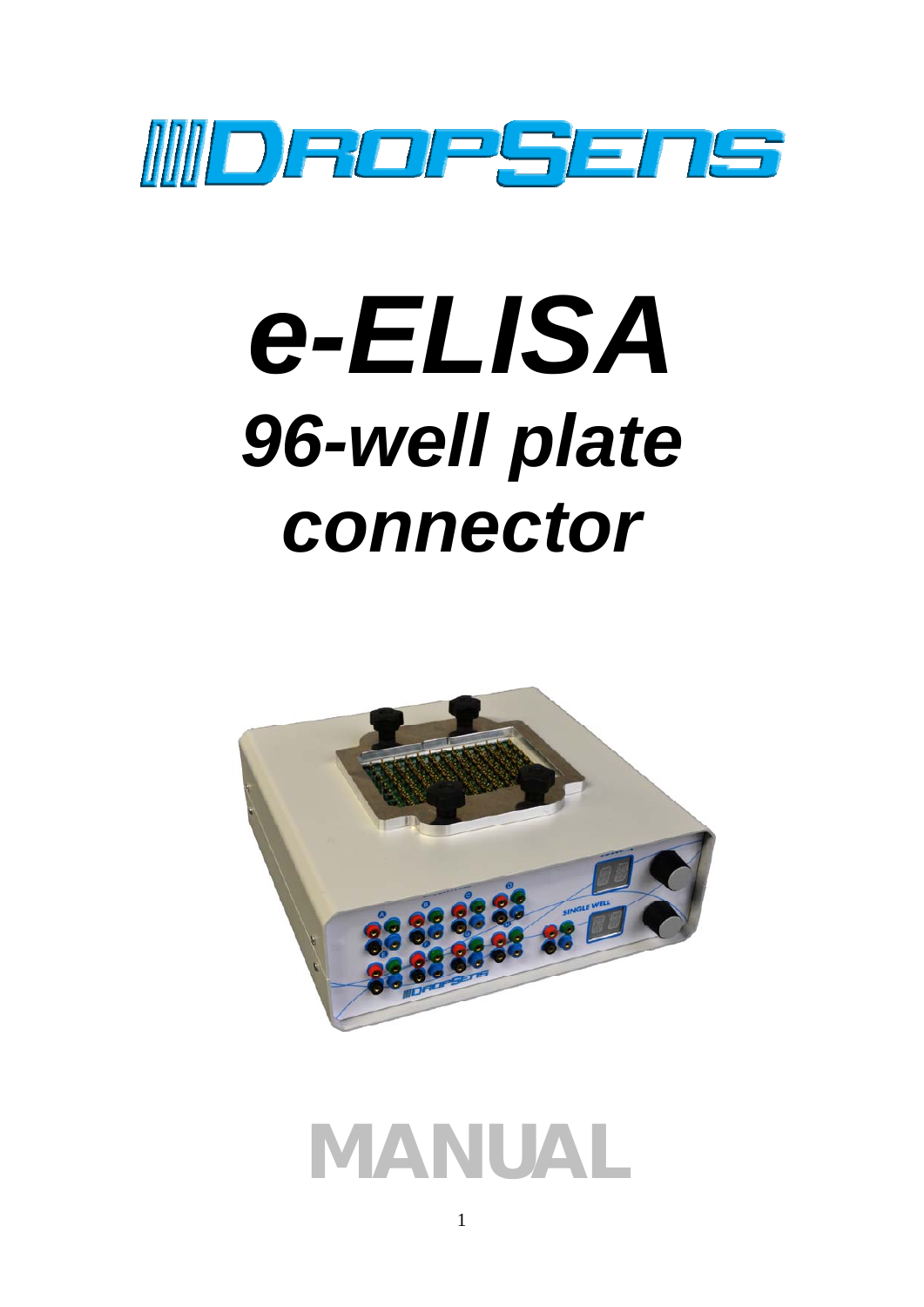

#### **Contents**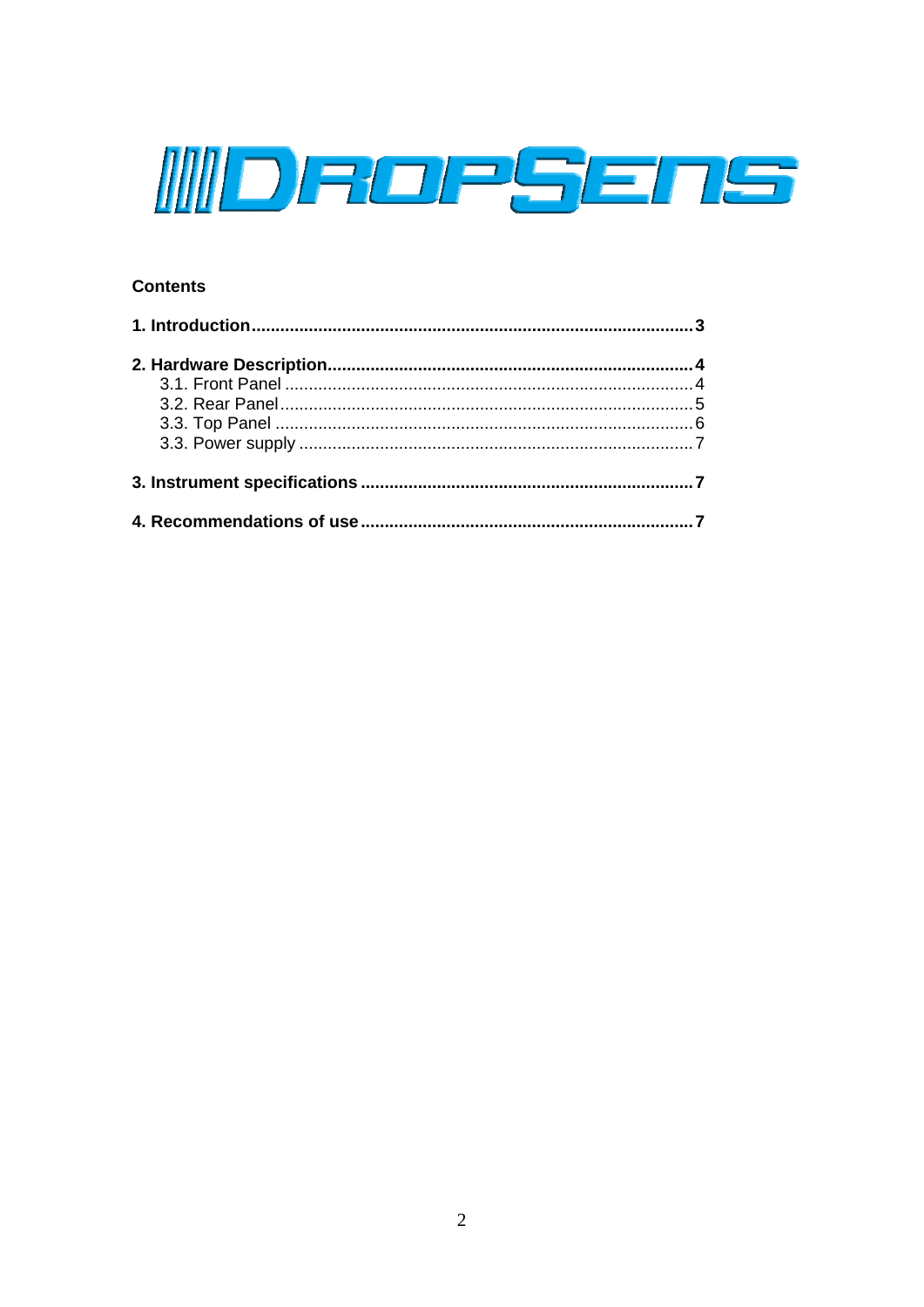## **1. INTRODUCTION**

96−well plate connector is a portable **connector** for use with DropSens Electrochemical ELISA plates. The instrument contains 1 contact for each electrode (WE, CE and RE) printed in the bottom of each well. These contacts are gold plated retractile pins that are pressed against the gold contact paths printed in the electronic board. In the front panel 2mm female connections and two different displays are presented. The instrument can work within two different options: A) eight channel option. Eight (8) independent electrochemical instruments or an 8 channel multipotentiostat can be connected to 8x4 units of 2mm female connections. A manual control and a column display will show which column number is being tested. B) single well option. A single channel potentiostat is used to measure just one well of the microtiter plate. This well can be selected with two rotating manual controls: column number from 1 to 12 and row letter from A to H.

With μStat 8000 you can perform **up to 8 different electrochemical measurements (8 wells of the same column) at the same time**.

96−well plate connector system can be connected to any potentiostat and it is powered by means.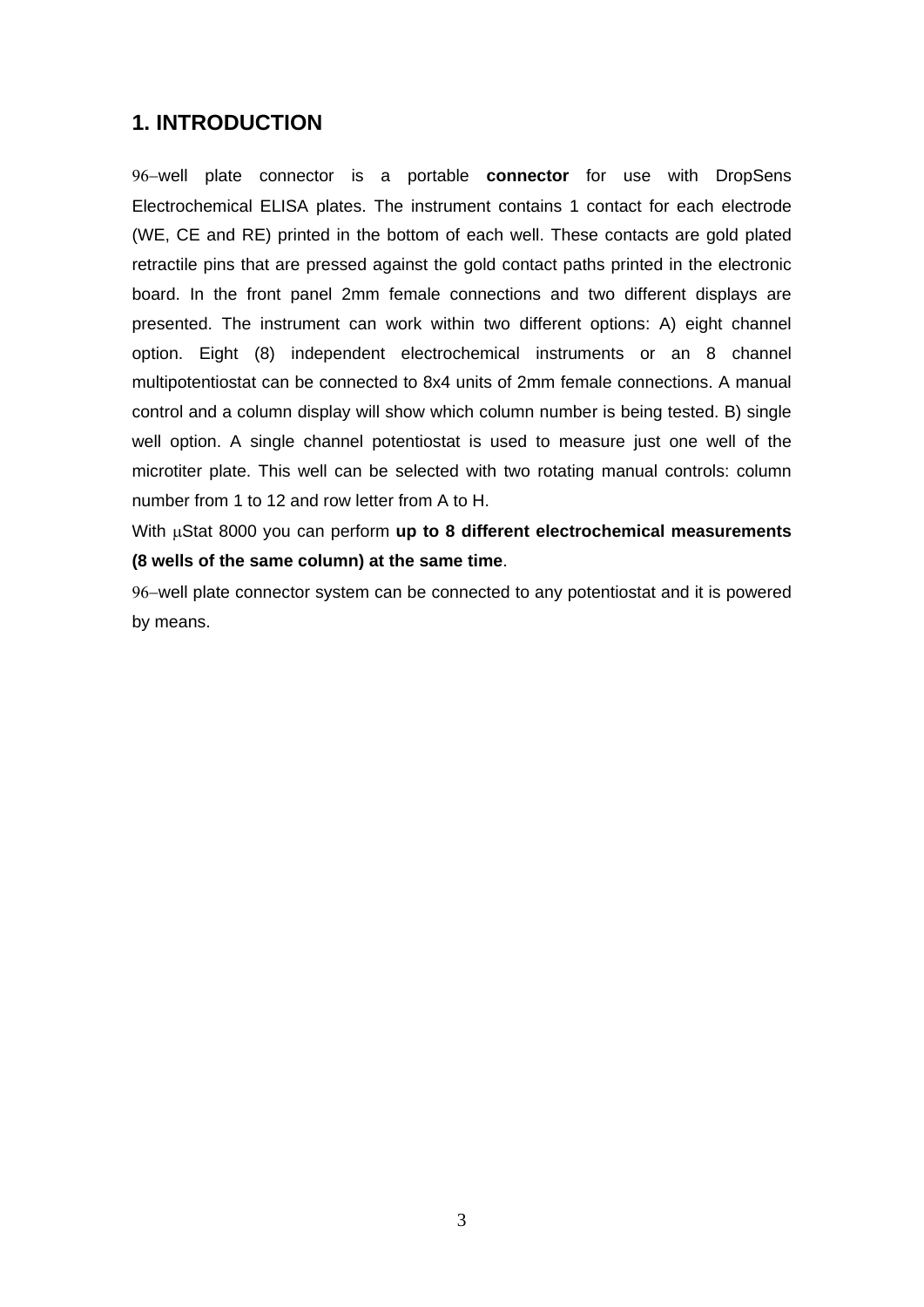# **2. HARDWARE DESCRIPTION**



**Figure 1 – 96-well plate connector** 

#### **2.1. Front Panel**



**Figure 2 – Front Panel** 

(1) – LCD COLUMN display. It shows the column number (between 1 and 12) selected to be measured through the MULTIWELL option.

LCD SINGLE WELL display. It shows the row letter (between A and H) selected in combination with column number of the other display to be measured through the SINGLE WELL option.

(2) – MULTIWELL option, in the left side of the front panel 8x4 2mm female connectors are available to measure the 8 wells of the same column at the same time. A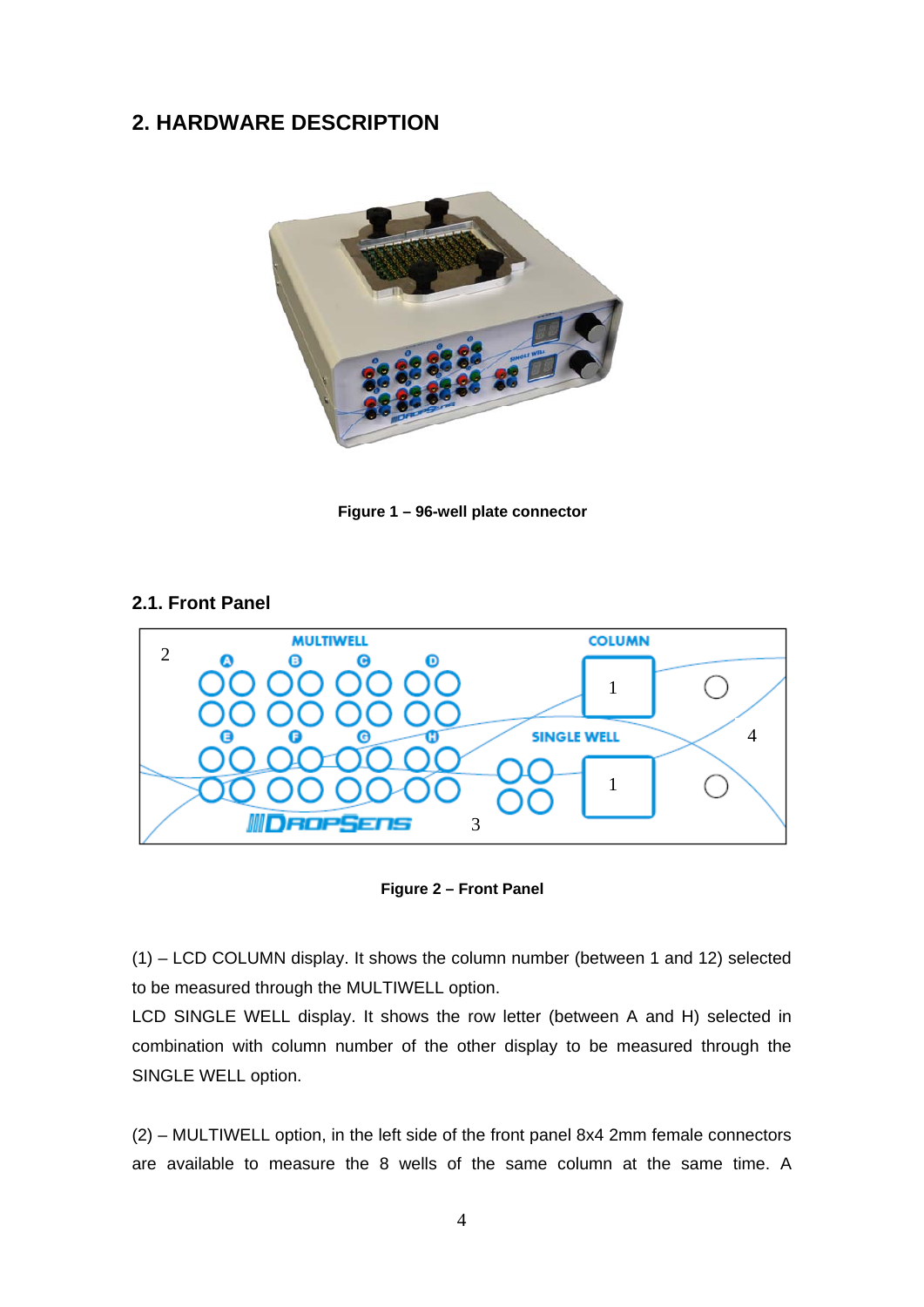multichannel potentiostat or 8 single channel potentiostats can be used in this configuration.

(3) – SINGLE WELL option, in the right side of the front panel 4 units of 2mm female connectors are available to measure any selected well of the 96 posibilities. A single channel potentiostat can be used in this configuration.

(4) – Two manual rotating controllers are available to select the column and the row to be measured (as it is shown in the 2 LCD displays).

(5) – 2 mm female connectors present the following colour code. In the MULITIWELL option the letter indicates the row of the 96-well plate.



*Electrode female connector colour codes* **Red** - working electrode (WE) **Black** - auxiliary electrode (AE) **Blue** - reference electrode (RE) **Green** - ground  $(\frac{\perp}{\equiv})$ 

**Figure 3 – Electrode Female connectors** 

### **2.2. Rear Panel**



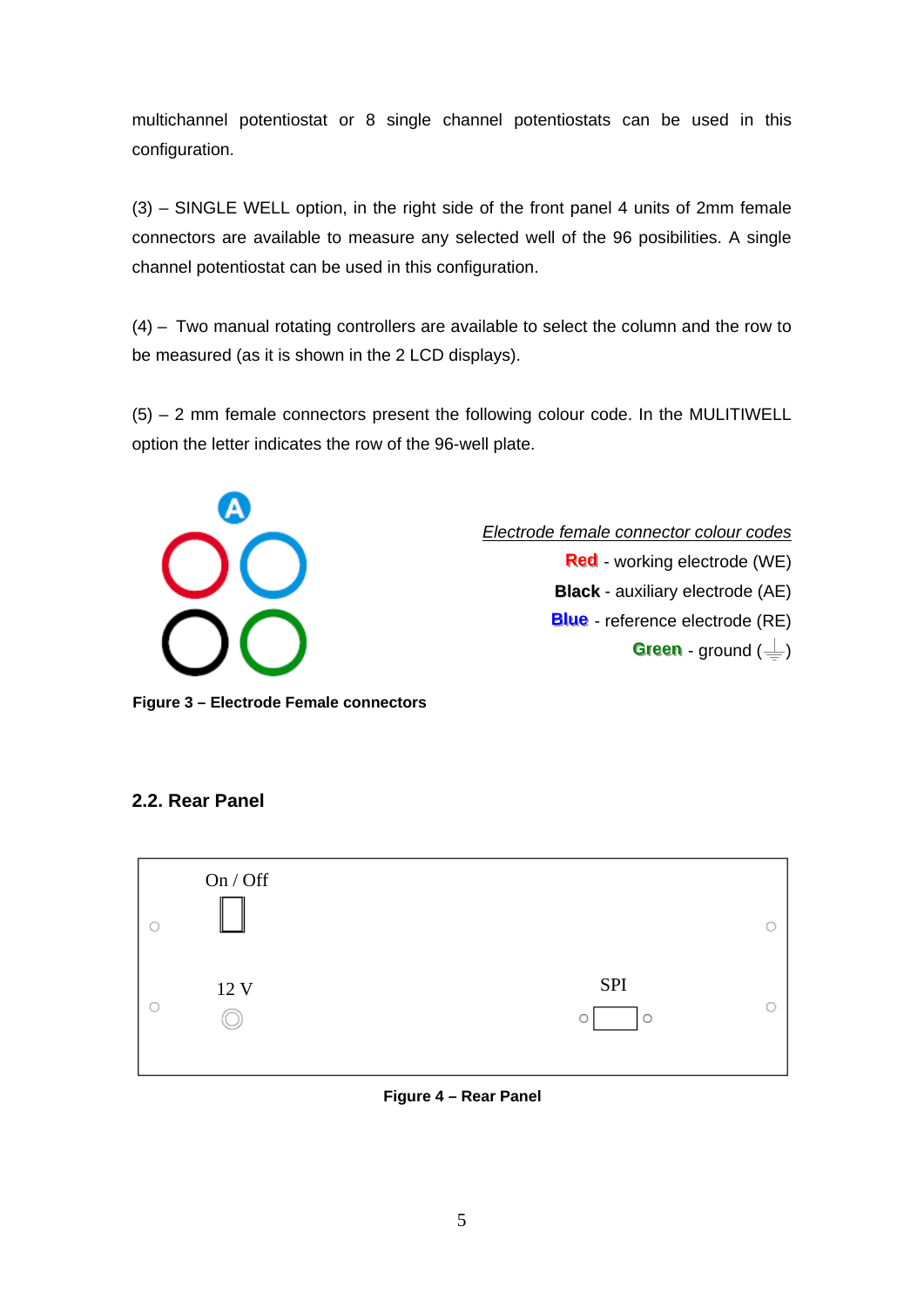- **+12VDC** Connection used to connect the **power adapter** (included) to the 96-well plate connector.
- **ON/OFF** On/Off switch for power adapter connection.
- **SPI** Remote control through Serial Peripheral Interface Bus.

#### **2.3. Top Panel**



**Figure 5 – Top Panel** 

(1) – 96x3 retractile gold pins are used as connectors with each screen-printed electrode present in the Electrochemical ELISA plate. In the bottom of each well a whole three electrode cell with WE, CE and RE is printed so three gold pins are pressed against three gold paths. Retractile gold pins are fixed to a PCB board in the top panel of the instrument.



(2) – A squared metallic accessory is used as a mark for the 96-well plate to be placed in the gold pin connector area. Four holes in the bottom side of this device makes easy an adequate placement of the same in the top panel of the instrument.

(3) – 4 black coloured manual screws in the corners of the squared metallic accessory helps to press the Electrochemical ELISA plate against the retractile gold pins.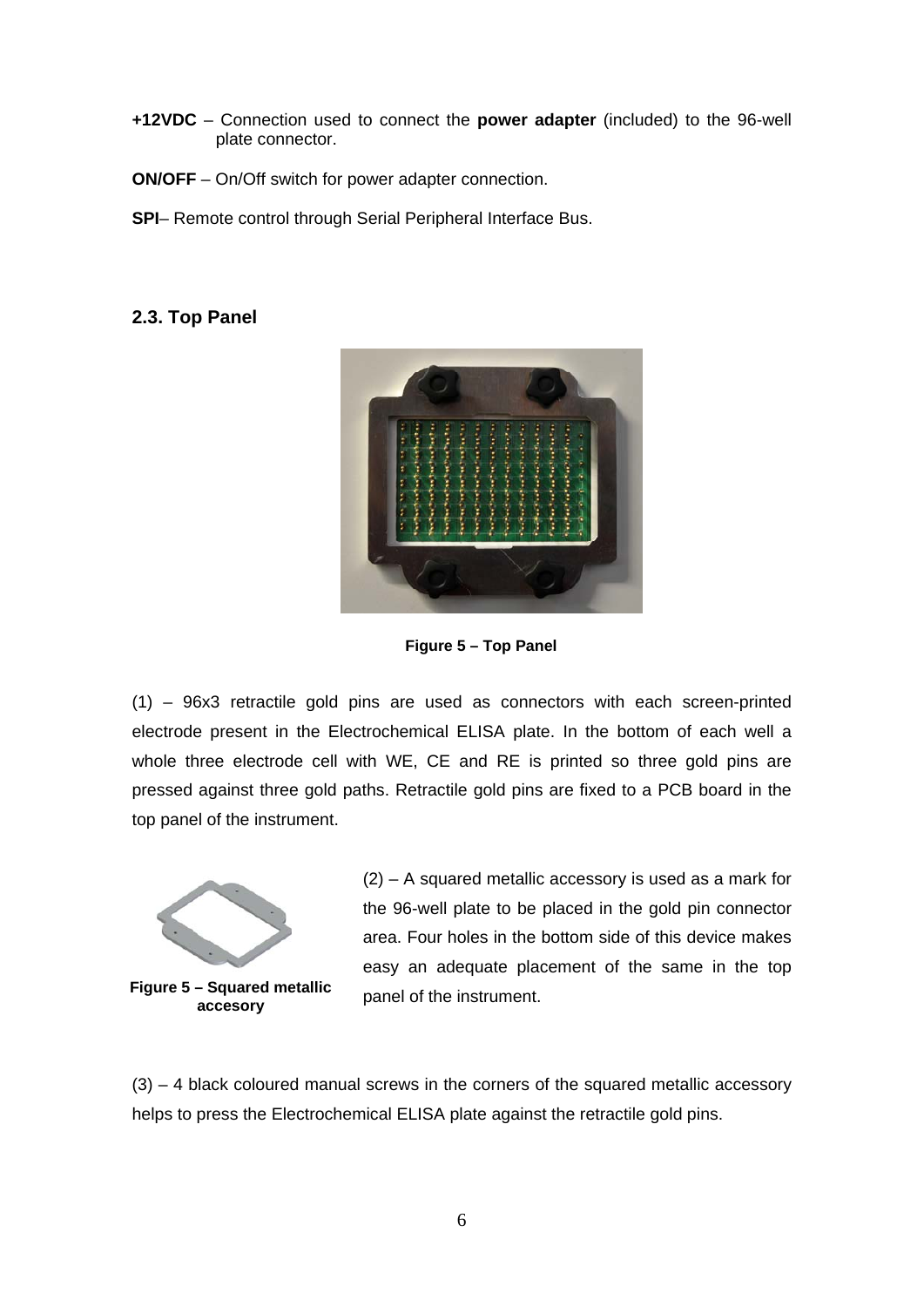#### **2.4. Power supply**

96-well plate connector is powered by a **power adapter** (connected to the means). Switch ON position is in the back panel is required to start to work.

# **3. INSTRUMENT SPECIFICATIONS**

| - Power                  | DC charger adapter compatible (12 V)                                                                                                                                                         |
|--------------------------|----------------------------------------------------------------------------------------------------------------------------------------------------------------------------------------------|
| - Potentiostat interface | 2mm female connector                                                                                                                                                                         |
| - Operating modes        | <b>MULTIWELL OPTION: Used to measure eight</b><br>wells in the same column<br>SINGLE WELL OPTION: Used to measure one<br>single well selected from the 96 posibilities of<br>the well plate. |
| - SPI                    | Serial Peripheral Interface Bus.                                                                                                                                                             |
| - Indicators             | 2 LCD displays in front panel                                                                                                                                                                |
| - Dimensions             | 25 cm x 26 cm x 9 cm (L x W x H)                                                                                                                                                             |

# **4. RECOMENDATIONS OF USE**

**-Working under MULTIWELL option using 8 channels imply to leave free the four 2mm female connections specified as single well option in the right side of the front panel.** 

**-Working under SINGLE WELL option using one channel imply to leave free the 8x4 female connections present in the left side of the front panel.** 

**-Avoid any liquid to be spilled on the top panel in the area of the gold plated retractile pins.** 

**-When using the connector please press tightly the screws on the metallic squared to obtain an adequate connection between the retractile pins and the 96 well plate.** 

**-When not in use place the top cover to protect the area of the gold plated retractile pins.**